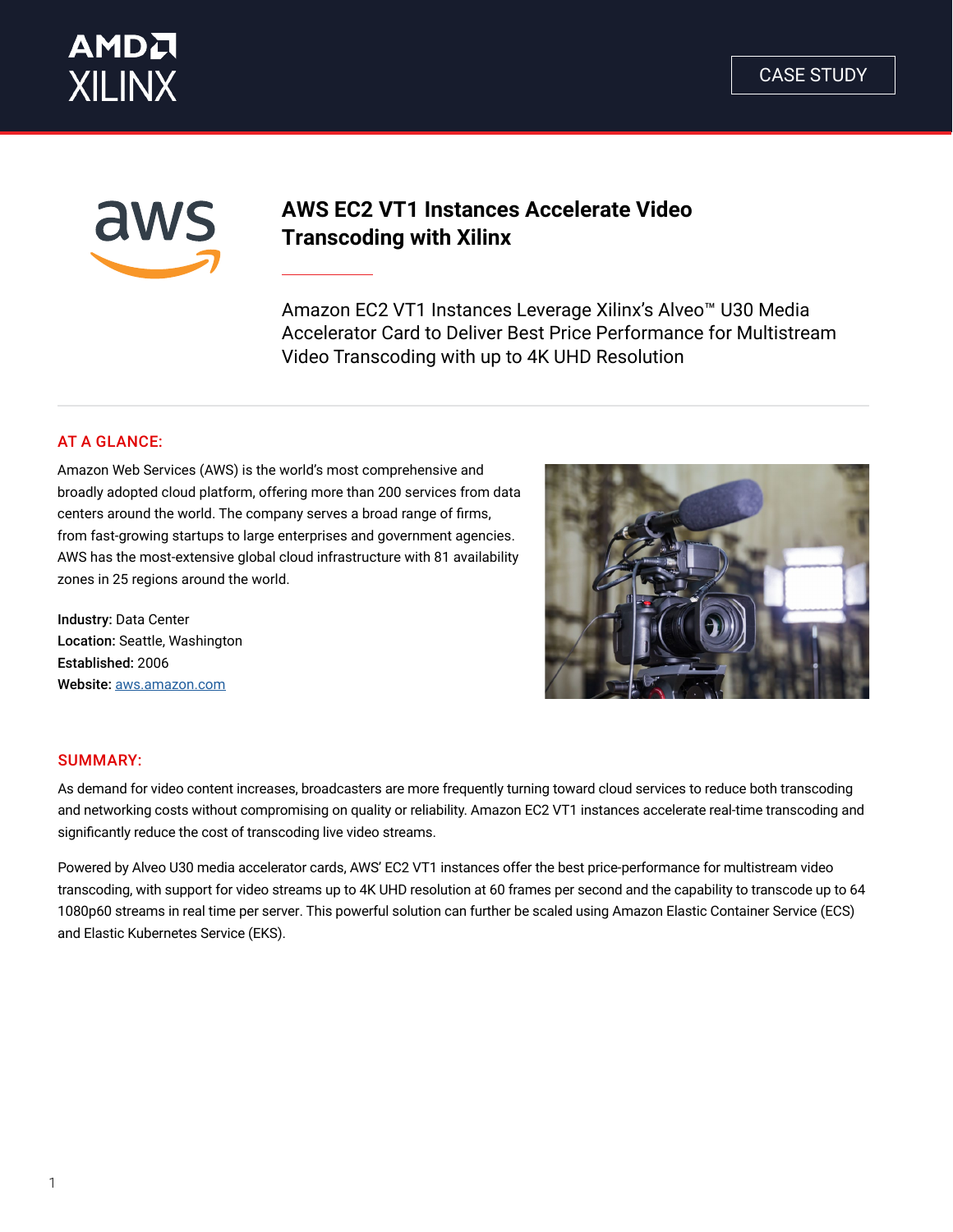

## CHALLENGE:

One of the most important stages of video stream distribution is live transcoding, where a live stream comes into a network and is prepared for distribution at mass scale. This transcoding process must be swift and maintain a high picture quality. AWS has a large array of customers running video transcoding workloads from TV networks creating live broadcasts to enterprise videoconferencing, e-sports, and distance learning.

Amazon's EC2 service provides virtualized servers in the cloud. For transcoding, the company offers x86 servers, GPU servers, and Graviton Arm-based servers. Having already seen success with Xilinx for AWS F1, its general-purpose FPGA-as-a-Service offering, Amazon was looking to achieve even greater transcoding price performance with Xilinx's Alveo U30 accelerators as well as offer more purpose-oriented instances for this important use case.



Figure 1 – Overview of a live streaming workflow

### SOLUTION:

Amazon EC2 VT1 instances are built for video transcoding workloads, with up to eight Xilinx Alveo U30 media accelerators. The accelerated codecs in the Alveo cards support profiles that can be decoded by a broad range of end-user devices.

The Alveo U30 fits into a single PCIe slot and supports up to two channels of 4kp60 video streams. A single card can support up to eight 1080p60 streams and can be subdivided into lower resolutions down to 48 channels of 540p video resolution or below. The card supports H.264 and HEVC standards and operates at a very low 25 watts per card. It can decode and encode up to 48 video streams simultaneously.

The Alveo U30 platform was designed to support live transcoding, but it also supports adaptive bitrate scaling. Unlike other transcoding options, the U30 platform performs ABR scaling entirely on the card itself, without requiring CPU resources or cutting into the number of streams the card can support. This results in highly dense and efficient scaling. Another use case is faster than real-time (FTRT) transcoding. This leverages all the throughput of the card to transcode video streams at faster than real-time. For example, it can encode an 11-minute film in as little as 120 seconds, five times faster than real-time, just on one of the two devices on the card and is extensible across multiple devices and cards. With four devices (two cards), it could transcode the same film in around 38 seconds.

The Alveo U30 media accelerator supports all commonly used AVC profiles: Baseline, Main, and High as well as HEVC profiles: Main and Main Intra up to level 5.1.